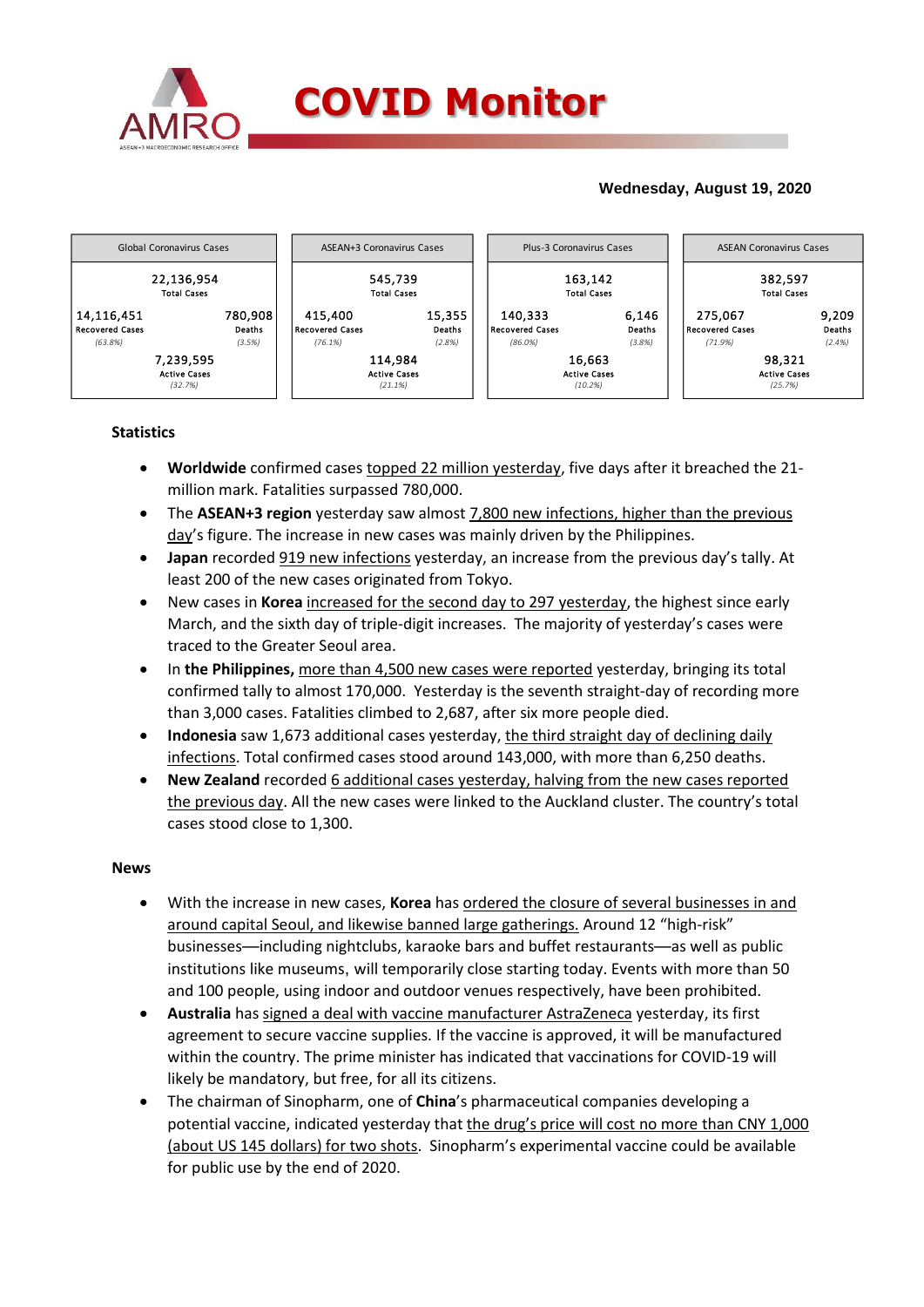

#### Overview of Confirmed COVID-19 Cases

| Economy              | <b>Total</b><br>Cases | Cases per 1M<br>Population | <b>New</b><br>Cases | <b>New Cases</b><br>per 1M Pop. | <b>New Cases</b><br>$(7$ -day avg) <sup>1</sup> | <b>ANew</b><br>Cases | ∆% New<br>Cases          | Total<br><b>Deaths</b> | <b>New</b><br><b>Deaths</b> | <b>Fatality</b><br>Rate (%) | <b>Total</b><br>Recovered | Recovery<br>Rate $(%)2$ | <b>Active</b><br>Cases |
|----------------------|-----------------------|----------------------------|---------------------|---------------------------------|-------------------------------------------------|----------------------|--------------------------|------------------------|-----------------------------|-----------------------------|---------------------------|-------------------------|------------------------|
| Global               | 22,136,954            |                            | 255,096             |                                 |                                                 | 45,424               | 1.2                      | 780,908                | 6,874                       | 3.5                         | 14,116,451                | 63.8                    | 7,239,595              |
| ASEAN+3              | 545,739               |                            | 7,798               |                                 |                                                 | 1,678                | 1.4                      | 15,355                 | 102                         | 2.8                         | 415,400                   | 76.1                    | 114,984                |
| Plus-3               | 163,142               |                            | 1,269               |                                 |                                                 | 314                  | 0.8                      | 6,146                  | 25                          | 3.8                         | 140,333                   | 86.0                    | 16,663                 |
| <b>ASEAN</b>         | 382,597               |                            | 6,529               |                                 |                                                 | 1,364                | 1.7                      | 9,209                  | 77                          | 2.4                         | 275,067                   | 71.9                    | 98,321                 |
|                      |                       |                            |                     |                                 |                                                 |                      |                          |                        |                             |                             |                           |                         |                        |
| China                | 84,888                | 60                         | 17                  | 0.0                             |                                                 | $-5$                 | 0.0                      | 4,634                  | 0                           | 5.5                         | 79,685                    | 93.9                    | 569                    |
| Hong Kong, China     | 4,560                 | 597                        | 36                  | 4.7                             |                                                 | -8                   | 0.8                      | 71                     | $\mathbf 2$                 | 1.6                         | 3,677                     | 80.6                    | 812                    |
| Japan                | 57,636                | 458                        | 919                 | 7.3                             |                                                 | 276                  | 1.6                      | 1,135                  | 23                          | 2.0                         | 42,965                    | 74.5                    | 13,536                 |
| Korea                | 16,058                | 308                        | 297                 | 5.7                             |                                                 | 51                   | 1.9                      | 306                    | $\mathbf 0$                 | 1.9                         | 14,006                    | 87.2                    | 1,746                  |
| Indonesia            | 143,043               | 530                        | 1,673               | 6.2                             |                                                 | $-148$               | 1.2                      | 6,277                  | 70                          | 4.4                         | 96,306                    | 67.3                    | 40,460                 |
| Malaysia             | 9,219                 | 278                        | $\overline{7}$      | 0.2                             |                                                 | $-5$                 | 0.1                      | 125                    | $\pmb{0}$                   | 1.4                         | 8,902                     | 96.6                    | 192                    |
| Philippines          | 169,213               | 1,538                      | 4,739               | 43.1                            |                                                 | 1,518                | 2.9                      | 2,687                  | 6                           | 1.6                         | 112,861                   | 66.7                    | 53,665                 |
| Singapore            | 55,938                | 9,810                      | 100                 | 17.5                            |                                                 | 9                    | 0.2                      | 27                     | 0                           | 0.0                         | 52,533                    | 93.9                    | 3,378                  |
| Thailand             | 3,382                 | 50                         | 4                   | 0.1                             |                                                 | $\overline{4}$       | 0.1                      | 58                     | 0                           | 1.7                         | 3,199                     | 94.6                    | 125                    |
|                      |                       |                            |                     |                                 |                                                 |                      |                          |                        |                             |                             |                           |                         |                        |
| Brunei Darussalam    | 142                   | 315                        | 0                   | 0.0                             |                                                 | $\mathbf 0$          | 0.0                      | $\overline{3}$         | $\mathbf 0$                 | 2.1                         | 139                       | 97.9                    | $\mathbf 0$            |
| Cambodia             | 273                   | 16                         | 0                   | 0.0                             |                                                 | $\mathbf 0$          | 0.0                      | $\pmb{0}$              | 0                           | 0.0                         | 251                       | 91.9                    | 22                     |
| Lao PDR              | 22                    | 3                          | 0                   | 0.0                             |                                                 | $\mathbf 0$          | 0.0                      | 0                      | 0                           | 0.0                         | 19                        | 86.4                    | $\mathbf{3}$           |
| Myanmar              | 376                   | $\overline{7}$             | 0                   | 0.0                             |                                                 | $^{\circ}1$          | 0.0                      | 6                      | $\mathsf 0$                 | 1.6                         | 331                       | 88.0                    | 39                     |
| Vietnam              | 989                   | 10                         | 6                   | 0.1                             |                                                 | $-13$                | 0.6                      | 26                     | 1                           | 2.6                         | 526                       | 53.2                    | 437                    |
|                      |                       |                            |                     |                                 |                                                 |                      |                          |                        |                             |                             |                           |                         |                        |
| Belgium              | 78,897                | 6,850                      | 363                 | 31.5                            |                                                 | 152                  | 0.5                      | 9,959                  | 15                          | 12.6                        | 18,048                    | 22.9                    | 50,890                 |
| France               | 242,650               | 3,733                      |                     |                                 |                                                 | ä,                   | $\overline{\phantom{a}}$ | 30,302                 | $\mathsf 0$                 | 12.5                        | 72,408                    | 29.8                    | 139,940                |
| Germany              | 228,120               | 2,749                      | 1,420               | 17.1                            |                                                 | $-273$               | 0.6                      | 9,241                  | 5                           | 4.1                         | 203,677                   | 89.3                    | 15,202                 |
| Italy                | 254,636               | 4,228                      | 401                 | 6.7                             |                                                 | 81                   | 0.2                      | 35,405                 | 5                           | 13.9                        | 204,142                   | 80.2                    | 15,089                 |
| Netherlands          | 65,560                | 3,794                      | 580                 | 33.6                            |                                                 | 68                   | 0.9                      | 6,197                  | 3                           | 9.5                         |                           | ×                       |                        |
| Spain                | 364,196               | 7,771                      | 5,114               | 109.1                           |                                                 | $-11,155$            | 1.4                      | 28,752                 | 24                          | 7.9                         | 150,376                   | 41.3                    | 53,521                 |
| Switzerland          | 38,449                | 4,447                      | 197                 | 22.8                            |                                                 | 69                   | 0.5                      | 1,992                  | $\mathbf 1$                 | 5.2                         | 33,500                    | 87.1                    | 2,957                  |
| United Kingdom       | 322,177               | 4,790                      | 2,980               | 44.3                            |                                                 | 2,267                | 0.9                      | 46,791                 | $\mathbf{0}$                | 14.5                        | ×                         | ×                       |                        |
| Brazil               | 3,407,354             | 16,120                     | 47,784              | 226.1                           |                                                 | 28,411               | 1.4                      | 109,888                | 1,352                       | 3.2                         | 2,751,246                 | 80.7                    | 546,220                |
| Canada               | 125,084               | 3,308                      | 866                 | 22.9                            |                                                 | 652                  | 0.7                      | 9,090                  | 15                          | 7.3                         | 111,092                   | 88.8                    | 4,902                  |
| Chile                | 388,855               | 19,984                     | 1,353               | 69.5                            |                                                 | $-203$               | 0.3                      | 10,546                 | 33                          | 2.7                         | 362,440                   | 93.2                    | 15,869                 |
| Mexico               | 531,239               | 4,180                      | 5,506               | 43.3                            |                                                 | 1,935                | 1.0                      | 57,774                 | 751                         | 10.9                        | 433,809                   | 81.7                    | 39,656                 |
| Peru                 | 541,493               | 16,497                     | 5,547               | 169.0                           |                                                 | $-4,596$             | 1.0                      | 26,481                 | 200                         | 4.9                         | 374,019                   | 69.1                    | 140,993                |
| <b>United States</b> | 5,453,254             | 16,473                     | 43,080              | 130.1                           |                                                 | 8,820                | 0.8                      | 171,459                | 1,313                       | 3.1                         | 1,898,159                 | 34.8                    | 3,383,636              |
|                      |                       |                            |                     |                                 |                                                 |                      |                          |                        |                             |                             |                           |                         |                        |
| Australia            | 23,989                | 924                        | 216                 | 8.3                             |                                                 | $\mathbf{1}$         | 0.9                      | 450                    | 12                          | 1.9                         | 14,927                    | 62.2                    | 8,612                  |
| India                | 2,767,253             | 2,021                      | 64,572              | 47.1                            |                                                 | 9,554                | 2.4                      | 52,888                 | 1,091                       | 1.9                         | 2,037,816                 | 73.6                    | 676,549                |
| Iran                 | 347,835               | 4,134                      | 2,385               | 28.3                            |                                                 | 138                  | 0.7                      | 19,972                 | 168                         | 5.7                         | 300,881                   | 86.5                    | 26,982                 |
| Russia               | 930,276               | 6,345                      | 4,718               | 32.2                            |                                                 | $-121$               | 0.5                      | 15,836                 | 129                         | 1.7                         | 741,045                   | 79.7                    | 173,395                |
| Saudi Arabia         | 301,323               | 8,668                      | 1,409               | 40.5                            |                                                 | 37                   | 0.5                      | 3,470                  | 34                          | 1.2                         | 272,911                   | 90.6                    | 24,942                 |
| South Africa         | 592,144               | 9,915                      | 2,258               | 37.8                            |                                                 | $-283$               | 0.4                      | 12,264                 | 282                         | 2.1                         | 485,468                   | 82.0                    | 94,412                 |

Source: Haver Analytics, sourced from John Hopkins University; AMRO staff calculations.

Notes: New cases since previous day. Δ% refers to percentage change since previous day. Fatality rate measured as deaths per confirmed infections.

1/ Since January 31, 2020. 2/ Recovery rate is a proxy for the stage of the cycle.

#### Data as of 18/8/2020